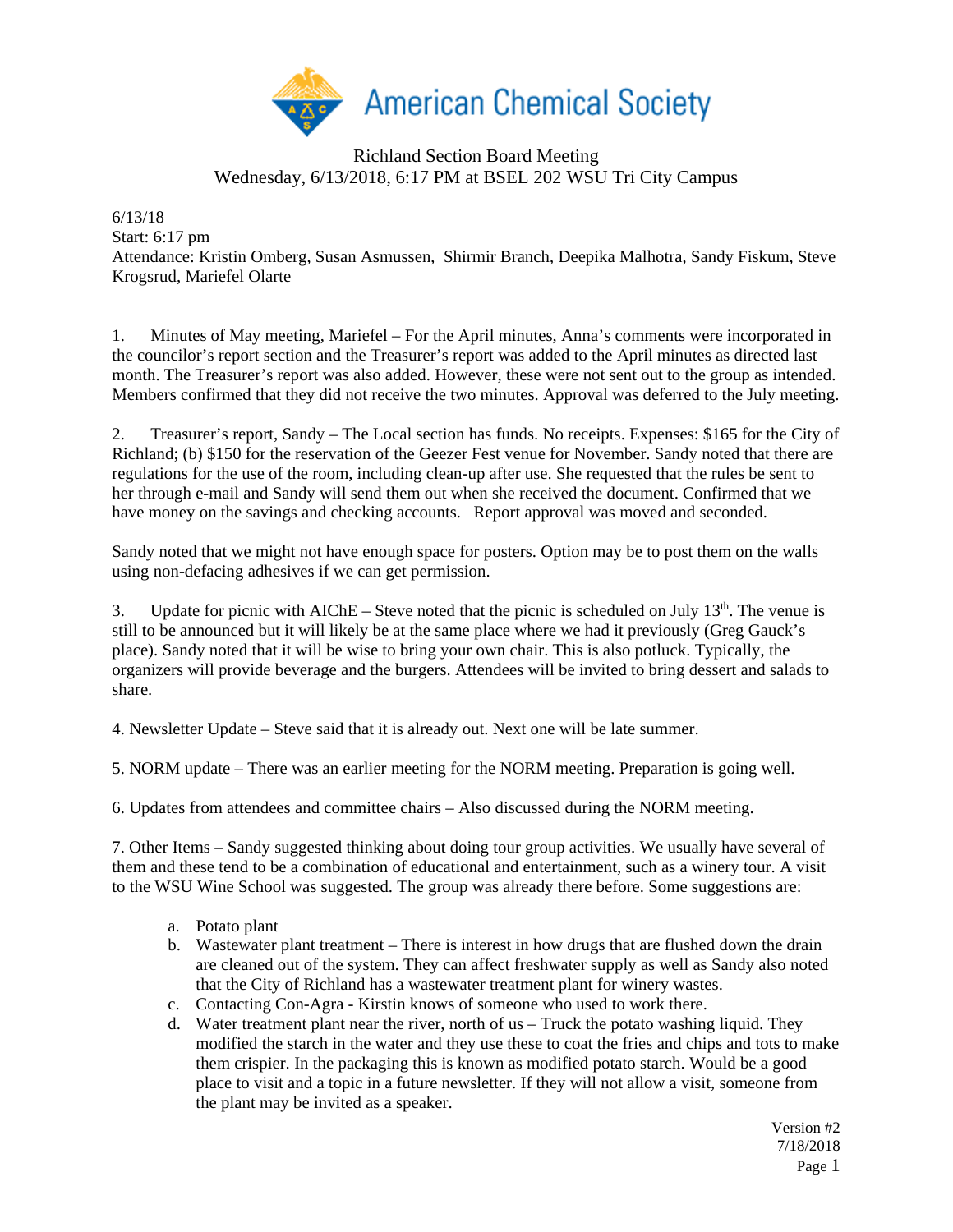

## Richland Section Board Meeting Wednesday, 6/13/2018, 6:17 PM at BSEL 202 WSU Tri City Campus

Suggestions for a speaker in Geezerfest: Previously, we had someone from the crime lab. We had a speaker from wineries before. Susan suggested a speaker from cider- or beer-making process. A speaker also from PNNL on biomass/waste conversion process. Steve noted that we had someone gave a talk already on biofuels a year ago.

Other sections have dinner group meetings. We may want to do that also. Implement maybe once a month and determine interest.

Meeting adjourned: 6:34 pm.

Version #2 7/18/2018 Page 2